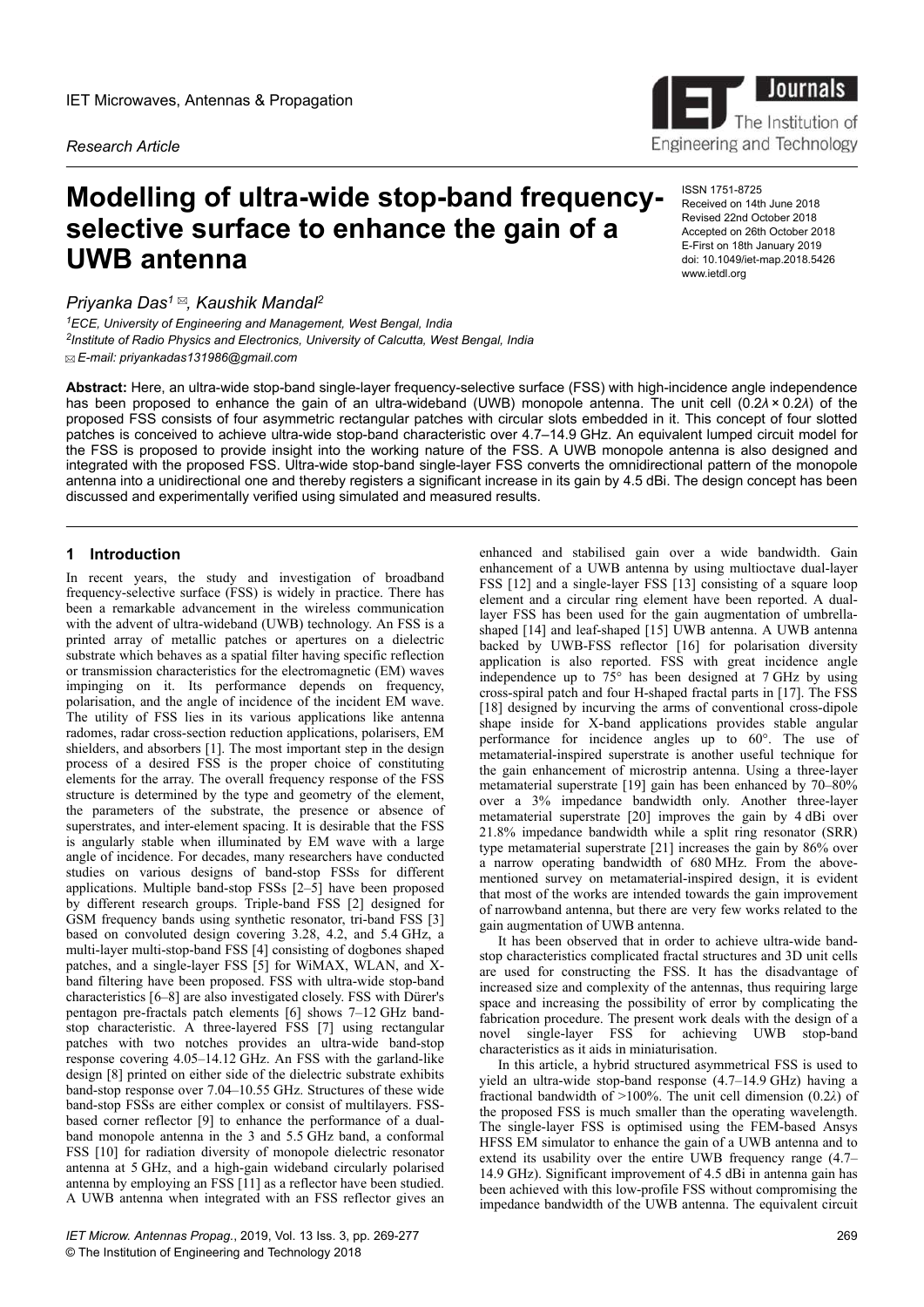model (ECM) of the proposed FSS is constructed and justified using the circuit-system-EM-co-simulation software, Advanced Design System (ADS-2009).

# **2 FSS design and analysis**

The unit cell geometry of the proposed FSS is illustrated in Fig. 1. The unit cell size is 14 mm × 14 mm which is only 0.2 times the maximum operating wavelength. The proposed FSS is an array of four rectangular patches of different dimensions with circular apertures of varied dimensions perforated on the conducting metallic patches. The patches are printed on a single side of the FR4 substrate with relative permittivity  $(\varepsilon_r) = 4.4$ , thickness  $(h) =$ 1.6 mm, and loss tangent  $(tan \delta) = 0.02$ . This design proposal exploits the possibilities to achieve ultra-wide stop-band response using an array composed by the association of four patch elements in conjunction with four apertures per unit cell. When the EM wave impinges on the surface, each element resonates and scatters energy around its resonant frequency. A large bandwidth is obtained by exploiting the staggering between the multiple resonances.

## *2.1 Design steps*

As the intention of the authors is to design a wide stop-band type FSS for the gain augmentation of a UWB antenna, instead of a



**Fig. 1** *Unit cell geometry of the proposed FSS*

single element unit cell, four different elements are incorporated into a single unit cell without compromising the overall dimension of the unit cell. This is a novel approach in comparison to the reported wide stop-band FSS unit cells. This approach is conceived owing to the fact that the individual structure should resonate at a particular frequency which is slightly different from each other and hence, there will be four closely spaced resonances that will be staggered to produce a wide stop-band. The stepwise design procedure is discussed as follows:

Step 1: Consider a patch type rectangular-shaped resonating element which will resonate in the desired band. In order to achieve a band-stop response, there must be an additive effect of a low-pass filter and a high-pass filter [22]. Hence, the low-pass filter and high-pass filter must coexist in the same structure. Therefore, a rectangular/square patch with an aperture at its centre is chosen where the rectangular/square patch exhibits low-pass behaviour and the aperture exhibits high-pass behaviour. The combined structure behaves as a band-stop filter with a desired resonating frequency.

Step 2: Replicate the structure and modify its dimensions slightly so that it can exhibit stop-band characteristics just nearby the previous element. Now, to achieve a wide stop-band place, this duplicated structure nearby the previous one.

Step 3: Repeat step 2 till the desired stop-band is achieved due to staggering between the closely spaced resonances.

Step 4: Finally, optimise the dimensions of the structures to prevent undesired notches and stop-band responses to get the best response.

In this manner, the design of the proposed FSS unit cell has been finalised.

## *2.2 Evolution of the unit cell*

A single patch with a circular aperture is considered as a one-patch (P1) unit cell. Then one by one, a two-patch  $(P1 + P2)$ , a threepatch  $(P1 + P2 + P3)$ , and finally, a four-patch (proposed) unit cell has been conceived depending on the transmission characteristics of Fig. 2*a*. The unit cell comprising one-patch only exhibits a narrow bandwidth. The two-patch unit cell shows a comparatively wider bandwidth. The three-patch unit cell yields a still wider stopband, but it does not cover the entire UWB range. The UWB is obtained by exploiting multiple resonances of four patches. The transmission characteristics of the proposed unit cell with four patches cover the desired UWB  $(4.7-14.9 \text{ GHz})$ . This analysis is made in HFSS using floquet ports with periodic (master/slave) boundary conditions which are used to simulate the infinite array. The periodic boundary conditions take into consideration, the coupling between the unit cells.

The FSS unit cell comprising more than four elements increases the size of the structure and makes it cumbersome unnecessarily. An ultra-wide bandwidth of 10 GHz is already achieved with four resonating structures. Hence, the requirement of more elements does not arise. Moreover, the simulation with five elements



**Fig. 2** *Transmission characteristics for the different configurations of unit cell*

*(a)* One-patch to four-patch unit cell, *(b)* Comparison between the proposed unit cell and five to six element unit cell, *(c)* Comparison between the proposed asymmetric unit cell and a similar symmetric unit cell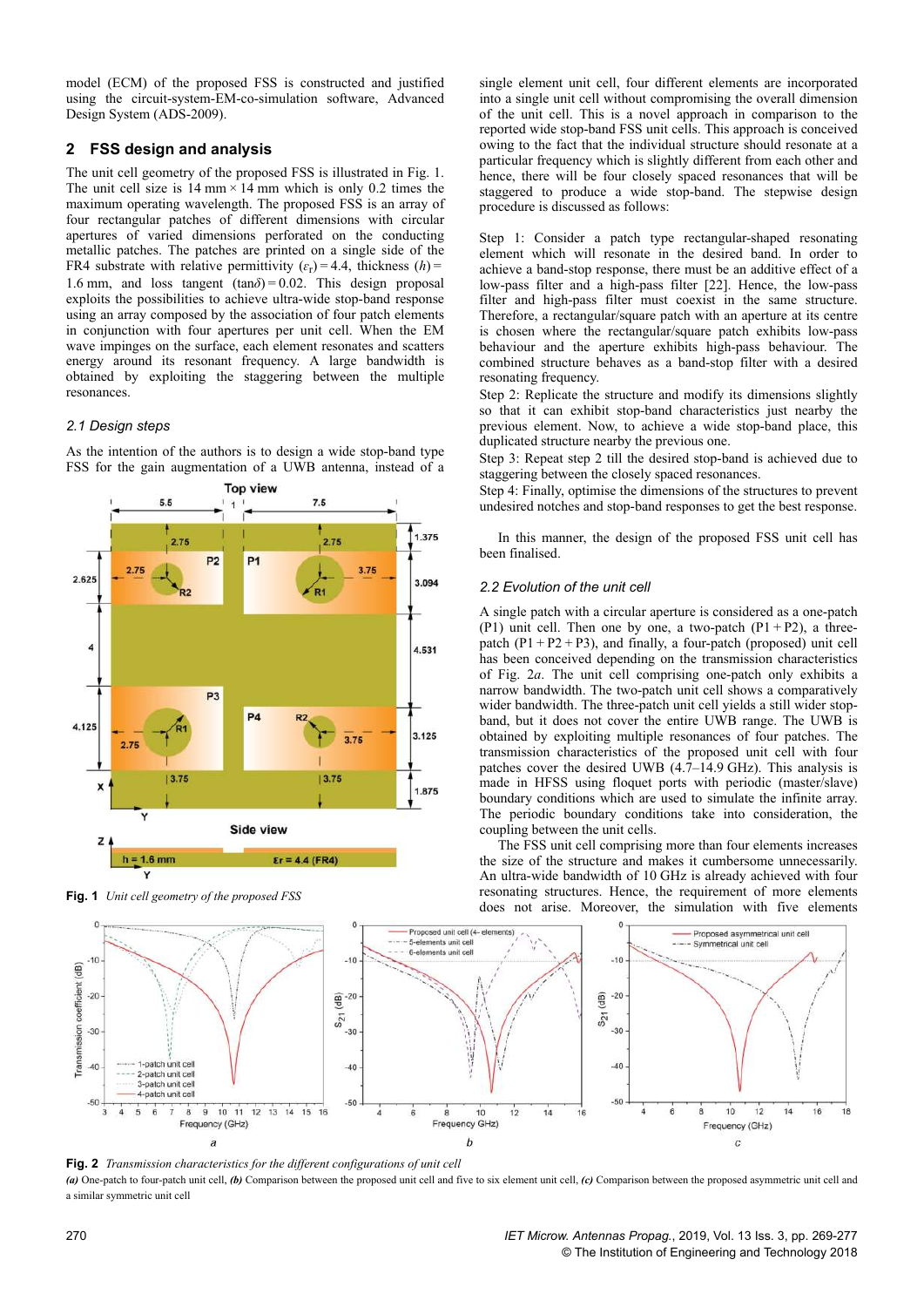exhibits notch in the stop-band characteristic and the simulation with six elements decreases the bandwidth of operation, as shown in Fig. 2*b*. Hence, a four-element unit cell has been used for the FSS design.

The proposed unit cell of the FSS is not four-fold symmetric. During the design procedure, the same type of unit cell with symmetrical structure has been analysed and the corresponding response is presented in Fig. 2*c*. The band-stop response of the four-fold symmetric unit cell shows the resonance at 15 GHz which does not cover the desired ultra-wideband. Hence, the asymmetric structure has been retained as the FSS unit cell which covers the desired UWB.

Variation of the circular aperture's radius affects the stop-band performance significantly, as presented in Fig. 3. As *R*1 (radius of the larger circular aperture) and *R*2 (radius of the smaller circular aperture) are increased, the capacitive effect of the circular slots enhances due to its increased size; hence, the resonant frequency decreases because  $f_r = 1/2\pi\sqrt{LC}$ . A parametric study of the unit cell reveals that resonance occurs at 10.5 GHz with circular apertures of radius *R*1 = 1.2 mm and *R*2 = 0.8 mm. With the introduction of the slots, the current excited on the surface of unit cell is forced to flow surrounding the slots. In this way, the path length for current flow is increased, and the effective wavelength is also increased, leading to a reduced resonance compared to that for the patch without a slot.

The waves radiated by the antenna undergo change in the phase after getting reflected by the FSS. There is a linear variation of reflection phase of the FSS over the desired band with a steep rise near the resonant frequency 10.5 GHz. This is also illustrated in Fig. 3. The linear variation of the reflection phase of the proposed FSS accentuates the radiation of the UWB antenna when placed below it. If the reflection phase of the reflected waves decreases linearly with frequency then the waves radiated directly from the antenna, and the waves reflected by the FSS, are in-phase, which



**Fig. 3** *Transmission characteristic variation for different radius of circular slots and reflection phase variation with frequency*

leads to constructive interference. Accordingly, the resultant beams get collimated and the antenna gain is enhanced in the broadside direction. The consistency and linearity in the reflection phase response with linearly falling reflection phase helps to improve the radiation in the broadside direction which suggests antenna gain augmentation in the operational band.

## *2.3 Angular stability analysis*

The angular stability performance of the proposed FSS is demonstrated at various incidence angles for both TE and TM polarisation in Fig. 4. The FSS structure exhibits nearly similar transmission characteristic at different incidence angles for both TE and TM polarisation. As the angle of incidence is increased from  $0^{\circ}$ , a slight lateral shift in the  $S_{21}$  response is obtained towards the left as becomes evident from the graph without significant change in the  $S_{21}$  response. The unit cell shows 0% shift in the resonant frequency at 20° angle of incidence, 3.42% shift in the resonant frequency for 40°angle of incidence, 7.22% shift in the resonant frequency for 60° angle of incidence, and 9.12% shift in the resonant frequency for 80° angle of incidence. The deviation of the resonant frequency is <10% for different incidence angles. Hence, the claim for angular stability  $0^{\circ}$ –60° has been made. The slight instability in the frequency response of the FSS for oblique incidence is caused by the asymmetry in the proposed design. The results reveal an almost stable response. However, for the incidence angles of >60°, slight changes in resonance frequencies around 10 GHz are observed that is due to the direct result of varying angular positions. As the overall stop-band is not influenced and remains almost stable and constant, these changes can be suitably neglected. Now, for the better understanding, both TE and TM polarisation characteristics are plotted in a single graph (Fig. 4*c*) for the incidence angle 0°–40° to avoid the clumsiness of the combined plot for all the incidence angles  $(0^{\circ}-80^{\circ})$ . For the variations of the angle of polarisation (*ϕ*) under normal incidence, the overall stop-band transmission response remains almost the same as shown in Fig. 5 and the resonant frequency shifted slightly for  $\phi \ge 60^\circ$  that may be due to the asymmetry of the unit cell.

### *2.4 Wave-port analysis*

For wave-port analysis, an array of finite dimensions is considered. The periodicity of the printed pattern is kept much smaller than the wavelength of the operating frequency. To avoid grating lobes, the period is kept <0.5*λ*. The distance between the unit cells in the proposed design is kept as 3.25 mm which is ∼0. 1*λ*. The period is defined to be the fixed inter-cell distance in the array [2] by the following equation

where  $\theta$  is the incidence angle,  $c$  the speed of light,  $n$  the order of

$$
f_{\text{go}} = \frac{nc}{D(\sin \theta + 1)}\tag{1}
$$



grating lobe frequency, and *D* the distance between the centres of two unit cells. The wave-port analysis is performed in HFSS with

**Fig. 4** *Variation of transmission characteristics for different incidence angles (a)* TE polarisation, *(b)* TM polarisation, *(c)* Both TE and TM polarisation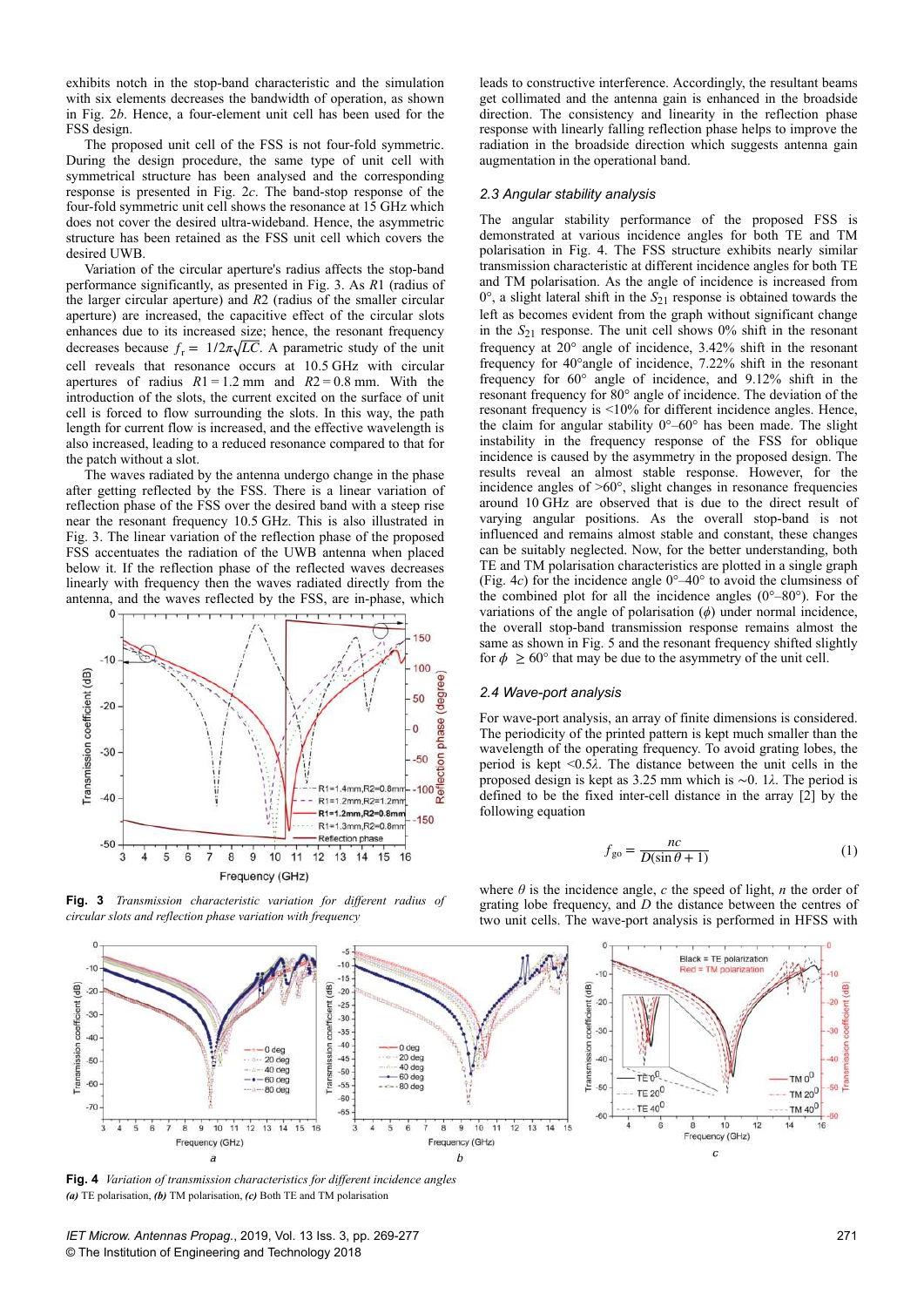

**Fig. 5** *Variation of transmission characteristics for different polarisation angles under normal incidence*



**Fig. 6** *Variation of transmission characteristics for different size of FSS*

| <b>Table 1</b> Value of circuit components |  |  |                                                             |  |  |  |  |
|--------------------------------------------|--|--|-------------------------------------------------------------|--|--|--|--|
|                                            |  |  | $L_1$ $C_1$ $L_2$ $C_2$ $L_3$ $C_3$ $L_4$ $C_4$             |  |  |  |  |
|                                            |  |  | 0.20 nH 1.25 pF 0.25 nH 1 pF 0.05 nH 1.25 pF 0.17 nH 1.5 pF |  |  |  |  |

different array size. It is found that with an increase in the dimension of the array, the *S*21 response of the FSS improves and approaches the response of floquet port analysis. For wave-port analysis, *E*-planes are placed opposite to each other and *H*-planes are placed opposite to each other. Transmission characteristics for different array size are summarised in Fig. 6. During the wave-port analysis, a  $6 \times 6$  array has been analysed, but for the better measurement of FSS characteristics, an  $8 \times 8$  array has been fabricated and integrated with the 20 mm  $\times$  27 mm UWB antenna. It is a fact that FSS dimensions should be of the order of aperture of the reference Horn antenna for better measurement results. That is why a large FSS  $(8 \times 8)$  has been fabricated. At the time of integration of this FSS with the UWB antenna, one can consider the smaller array size which will not affect the enhanced antenna performances.

#### *2.5 ECM of the FSS*

The unit cell comprises four cells. Each cell consists of a rectangular patch having a circular aperture perforated in it. The unit cell acts as a hybrid resonating structure which behaves as a band-stop filter comprising an inductance and capacitance placed in series with each other. The circular apertures in the rectangular



**Fig. 7** *Circuit model of unit cell (a)* Considering each element, *(b)* Equivalent model

patches have a capacitive effect in the overall response. The metallic patch portions in the unit cell have an inductive effect. On probing into the structure of the unit cell, it is found that there are four copper patches in unison with circular apertures of varied dimensions. Hence, they contribute as four inductances and capacitances, respectively, in the ECM. The capacitance of the FSS model is produced by the charges induced on the edges of adjacent patches by the incident plane wave. Moreover, the inductance of the model is produced by the current induced on the patches.

The dielectric substrate beneath the copper patches behaves as transmission line [23] sections on either side of the lumped circuit. The four resonators are connected in parallel to acquire a multiband performance. This equivalent circuit is shown in Fig. 7, which precisely models the frequency response of the FSS. This ECM of FSS is valid for normal and oblique incidences of a plane wave. The ECM comprises the lumped circuit cascaded with the transmission line sections on either side.

The proposed ECM is thoroughly analysed using ADS-2009. Different values of capacitance and inductance are assigned to obtain the transmission coefficient similar to that obtained in HFSS simulation. When there is a minimum difference between the responses  $(S_{21})$  obtained from the HFSS and ADS circuit model, the best values of the elements are extracted. The optimised value of the circuit components is given in Table 1.

The inductance and capacitance of the microstrip line can be calculated using (2) and (3) as given in [24]

$$
L = \mu \frac{P}{2\pi} \log \left( \frac{1}{\sin(\pi w/2P)} \right) \tag{2}
$$

$$
C = \varepsilon_0 \varepsilon_e \frac{2P}{\pi} \log \left( \frac{1}{\sin(\pi g/2P)} \right) \tag{3}
$$

*L* is the strip inductance, which is determined by the strip length *P*, the strip width *w*, and the effective magnetic permeability  $\mu$  of the structure. *C* is the capacitance between adjacent strips, which is determined by the strip length *P*, the gap width *g* between the strips, and the effective dielectric constant  $\varepsilon$ <sub>e</sub> of the structure.

In the lumped circuit equivalent model, impedance of individual branch can be calculated using the following equations as given in [23, 25]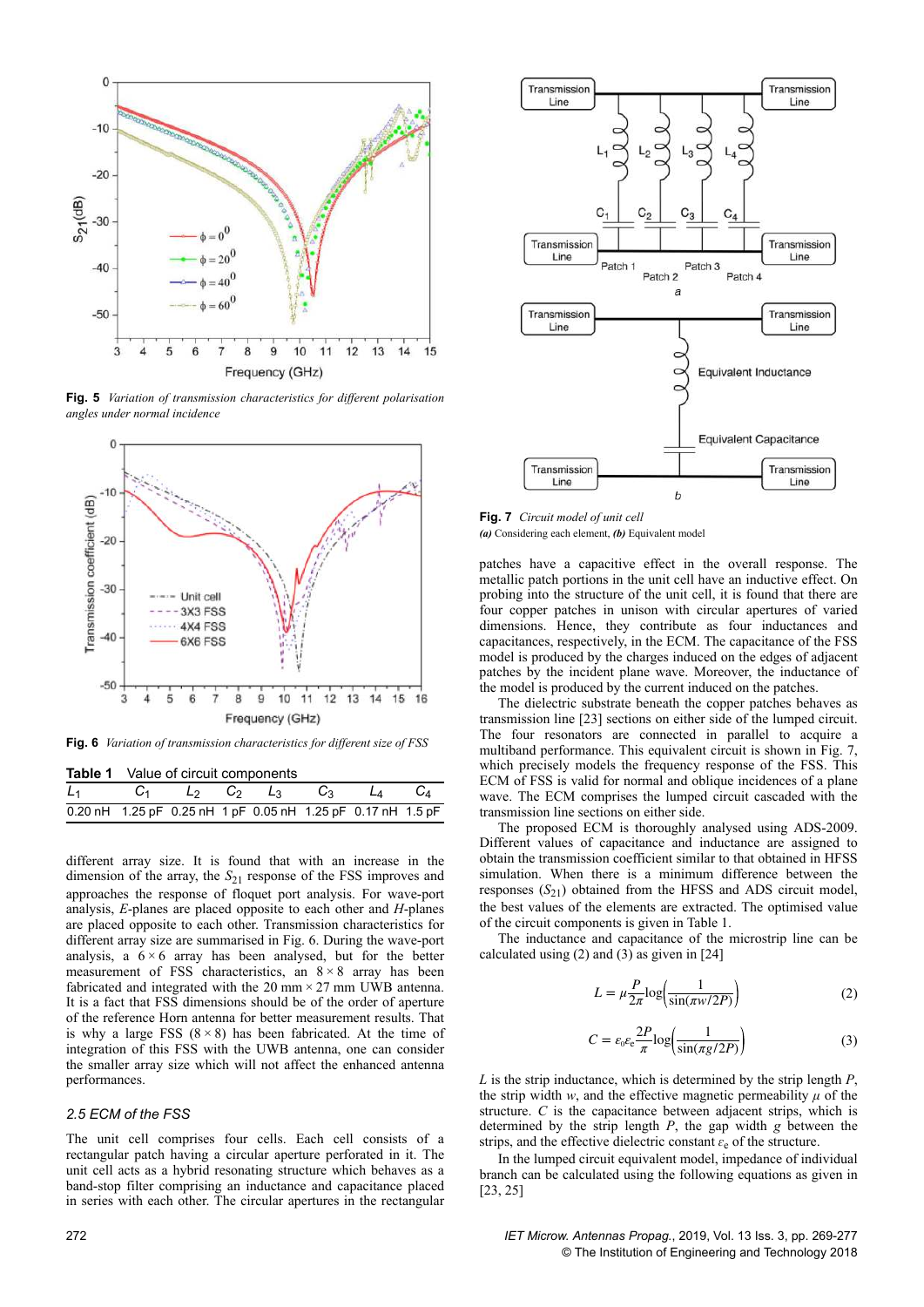$$
Z_i = jX_i = j\left(\omega_i L_i - \frac{1}{\omega_i C_i}\right) \tag{4}
$$

where  $L_i$  and  $C_i$  are the inductance and capacitance of the *i*th branch.

$$
\omega_i = \frac{1}{\sqrt{L_i C_i}}, \text{ and } \omega_0 = \frac{1}{\sqrt{L_0 C_0}}
$$

 $\omega_0$  is the resonant frequency of the equivalent LC circuit (Fig. 7*b*),  $L_0$  the equivalent inductance, and  $C_0$  the equivalent capacitance.

Transmission matrix of the FSS can be considered as

$$
M_{\rm EC} = \begin{bmatrix} 1 & 0 \\ Y_0 & 1 \end{bmatrix} \tag{5}
$$

where  $Y_0 = j\omega C_0/(1 - \omega^2 L_0 C_0)$ , is the admittance of the equivalent lumped circuit.

*Y*<sub>*i*</sub> =  $j\omega C_i$  /(1 −  $\omega^2 L_i C_i$ ), is the admittance of individual branch,  $Y_0 = Y_1 + Y_3 + Y_4 + Y_5 = Z_1^{-1} + Z_3^{-1} + Z_4^{-1} + Z_5^{-1}$ .

If *l* is the length of the transmission line section, then transmission matrix of the transmission line section [23] can be given by the below equation

$$
M_{\rm TL} = \begin{bmatrix} \cos \beta l & jZ_L \sin \beta l \\ jY_L \sin \beta l & \cos \beta l \end{bmatrix}
$$
 (6)

where  $Z_L = Z_0 / \sqrt{\epsilon_r}$  is the characteristic impedance of the transmission line having a dielectric constant  $\varepsilon$ <sub>r</sub> = 4.4, and  $Z_0$  =  $120\pi$  is the wave impedance in air.

The *ABCD* parameters of the transmission line sections in conjunction with the lumped circuit are found out by cascading the three sections and multiplying their *ABCD* matrices. Total transmission matrix can be obtained as

$$
M_{\text{TOT}} = \begin{bmatrix} A & B \\ C & D \end{bmatrix} = M_{\text{TL}} \times M_{\text{EC}} \times M_{\text{TL}} \tag{7}
$$

The transmission coefficients  $(S_{21})$  of the FSS are obtained from the following equations

$$
S_{21} = 2(AD - BC)/(A + B/Z_0 + CZ_0 + D)
$$
 (8)

As  $(AD - BC) = 1$ , for the reciprocal network, transmission coefficient  $(S_{21})$  becomes

$$
S_{21} = 2Z_0/(AZ_0 + B + CZ_0 + DZ_0)
$$
\n(9)

$$
\Gamma = \frac{A + (B/Z_0) - CZ_0 - D}{A + (B/Z_0) + CZ_0 + D}
$$
\n(10)

where Γis the reflection coefficient and *A*, *B*, *C*, and *D* are the effective *ABCD* parameters of the complete circuit.

A MATLAB code is developed to compute the value of transmission coefficient using the aforementioned formulae in the frequency range 3–15 GHz. The result is compared with those obtained from ADS and HFSS in Fig. 8.

At the resonant frequency 10 GHz, the parameters from the equivalent lumped circuit using the above formulae are computed as follows:

$$
M_{\text{TL}} = 1.0 \times 10^{2} \times \begin{bmatrix} 0.0077 & 1.1432i \\ 0 & 0.0077 \end{bmatrix}
$$

$$
Y = 0.0000 - 3.1216i
$$

$$
M_{\text{EC}} = \begin{bmatrix} 0 & 0 \\ -3.1216i & 1 \end{bmatrix}
$$

*IET Microw. Antennas Propag.*, 2019, Vol. 13 Iss. 3, pp. 269-277 © The Institution of Engineering and Technology 2018



**Fig. 8** *Comparison of transmission coefficient as obtained from ECM, HFSS, and MATLAB*



**Fig. 9** *Structure of the UWB monopole antenna*

$$
M_{\text{TOT}} = 1.0 \times 10^4 \times \begin{bmatrix} 0.0276 & 4.0969\text{i} \\ -0.0002\text{i} & 0.0276 \end{bmatrix}
$$

$$
S_{21} = -53.2 \text{ dB}
$$

This value is the same as that obtained from the  $S_{21}$  response from the ADS circuit using the optimised values of  $L_i$  and  $C_i$ , thus validating the proposed ECM.

## **3 Design and analysis of UWB antenna**

The structure of the UWB monopole antenna is shown in Fig. 9. A parasitic patch is employed along with the main rectangular patch to improve the gain and impedance bandwidth of the monopole antenna. The antenna is fed using a microstrip line. As evident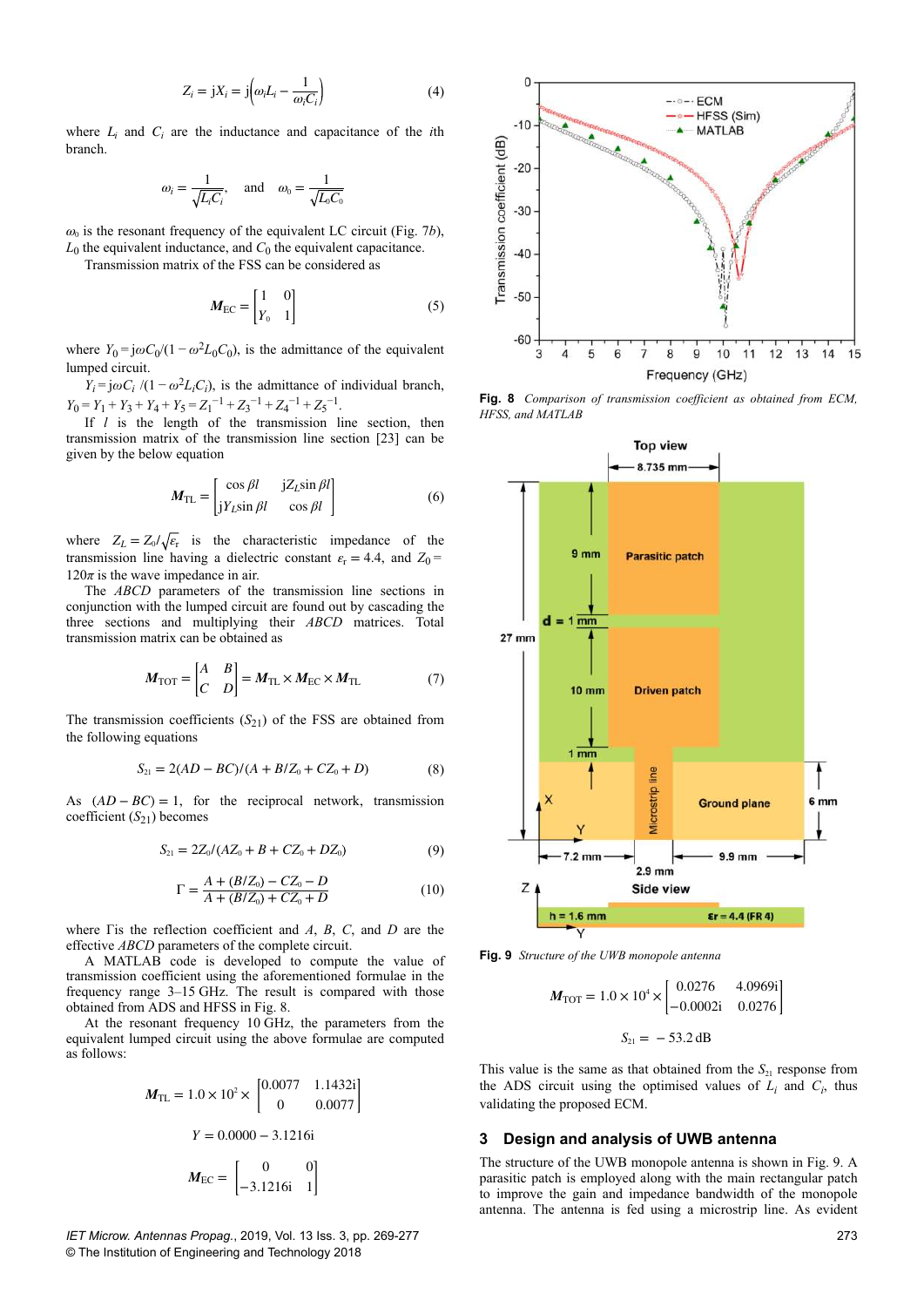

**Fig. 10** *Effect of parasitic patch on the S11 characteristic*



**Fig. 11** *Gap (d) variation between the main and parasitic patch*



**Fig. 12** *Effect of ground plane width variation on the S11 characteristic*

from the graph of Fig. 10, the antenna with the main patch only does not cover the lower frequencies of the UWB band, whereas due to coupling between main and parasitic patches, the proposed antenna covers 4–16 GHz with a resonant frequency at 8 GHz. The antenna length is approximately quarter wavelength at the resonant frequency. The inclusion of the parasitic patch enhances the operating bandwidth of the antenna. The main patch acting as a monopole antenna is cascaded with a parasitic patch which also acts as a monopole antenna.

The length of the main patch is optimised to 10 mm and the length of the parasitic patch is optimised to 9 mm with an optimal gap of  $d=1$  mm between them. As the gap between the main patch



**Top view** 

**Fig. 13** *Illustration of FSS-integrated UWB monopole antenna*

and the parasitic patch is reduced, the  $S_{11}$  performance of the antenna deteriorates as shown in Fig. 11.

The distance between the radiating patch and the ground plane is an effective parameter for better matching of impedance since it affects the EM coupling between the lower edge of the patch and the ground plane. Depending on the results of Fig. 12, the width of the ground plane is optimised at 6 mm.

#### **4 FSS-integrated UWB antenna**

The proposed ultra-wide stop-band FSS is integrated with the proposed UWB monopole antenna, as shown in Fig. 13. To avoid coupling phenomena, the FSS must be placed at least *λ*/2 below the transmitting/receiving antenna. When the antenna is placed at a finite distance above the FSS, the wave radiated towards the FSS is reflected. This adds to the direct outgoing wave radiated from the antenna in the opposite direction to the FSS reflector. The gain of the antenna in the presence of the FSS reflector will be maximum when the two wave components add in phase giving rise to constructive interference. If  $\varphi$ <sub>t</sub> is the phase of the wave transmitted from the antenna,  $\varphi$ <sub>r</sub> is the phase of the wave reflected by the FSS, and  $\varphi$ <sub>s</sub> is the roundtrip free space propagation phase delay between the antenna and FSS, then

$$
\varphi_t = \varphi_r + \varphi_s \tag{11}
$$

$$
\varphi_{\rm s} = 2 \times 2\pi f \times g/c \tag{12}
$$

where *g* is the distance between the FSS and the antenna [12], and *c* the speed of light. For phase coherence,  $\varphi$ <sub>t</sub> should be 0 or an integral multiple of 2*π*.

The distance between antenna and FSS layers is optimised for a higher flat gain response and better impedance matching over the entire frequency range of operation as presented in Fig. 14. In the parametric study, the distances are chosen close to 15 mm, which is *λ*/2 corresponding to the centre frequency (10 GHz) of the band. It is observed that the antenna with FSS achieves better impedance matching along with higher and stable peak gain for an air gap of 9 mm. The maximum peak gain of 9.4 dBi is achieved by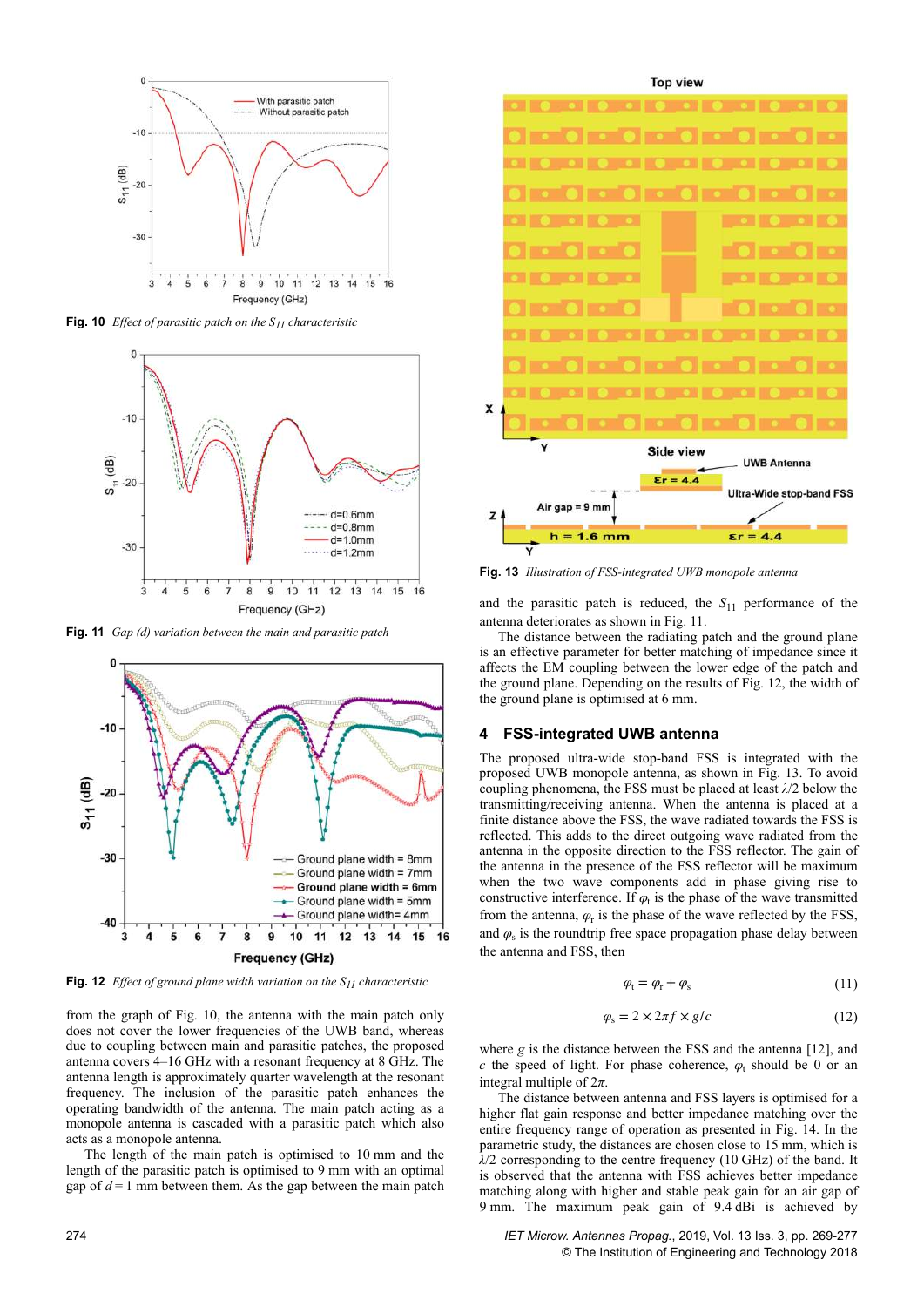

**Fig. 14** *Change in S11 and peak gain due to gap variation between UWB antenna and FSS reflector*



**Fig. 15** *Simulated and measured S11 versus frequency characteristics (the fabricated design is shown in the inset)*



**Fig. 16** *Three-dimensional plots of UWB antenna radiation (a)* Without FSS, *(b)* With FSS

optimising the air gap between the antenna and FSS layer. The antenna coupled to FSS provides an impedance bandwidth of  $>100\%$ .

## **5 Results and discussions**

A prototype of the proposed FSS and UWB antenna are fabricated and integrated by maintaining an optimum air gap of 9 mm for the experimental verification purpose. The photo of this prototype is shown in the inset of Fig. 15. Simulated and measured  $S_{11}$  for the FSS-integrated UWB antenna is compared in Fig. 15, which shows good agreement. Minor variation can be seen between simulated and measured plots mainly due to cable loss and reflected waves from the surroundings.

*IET Microw. Antennas Propag.*, 2019, Vol. 13 Iss. 3, pp. 269-277 © The Institution of Engineering and Technology 2018



**Fig. 17** *Radiation patterns of UWB antenna at 8 GHz (a)* Without FSS, *(b)* With FSS



**Fig. 18** *Radiation patterns of UWB antenna at 10 GHz (a)* Without FSS, *(b)* With FSS

Three-dimensional polar plots of UWB antenna radiation with and without FSS are shown in Fig. 16, which confirm that the integration of FSS makes the UWB antenna directive.

Two-dimensional radiation patterns of UWB antenna at 8 and 10 GHz are shown in Figs. 17 and 18, respectively. These plots ensure that due to FSS, the radiation becomes directive. The gain of the UWB antenna increases significantly and become stable over the entire band as depicted in Fig. 19. Maximum improvement of the gain is 4.5 dBi when compared with the UWB antenna without FSS reflector.

The performance of the proposed FSS and FSS-integrated UWB antenna has been compared to the related articles and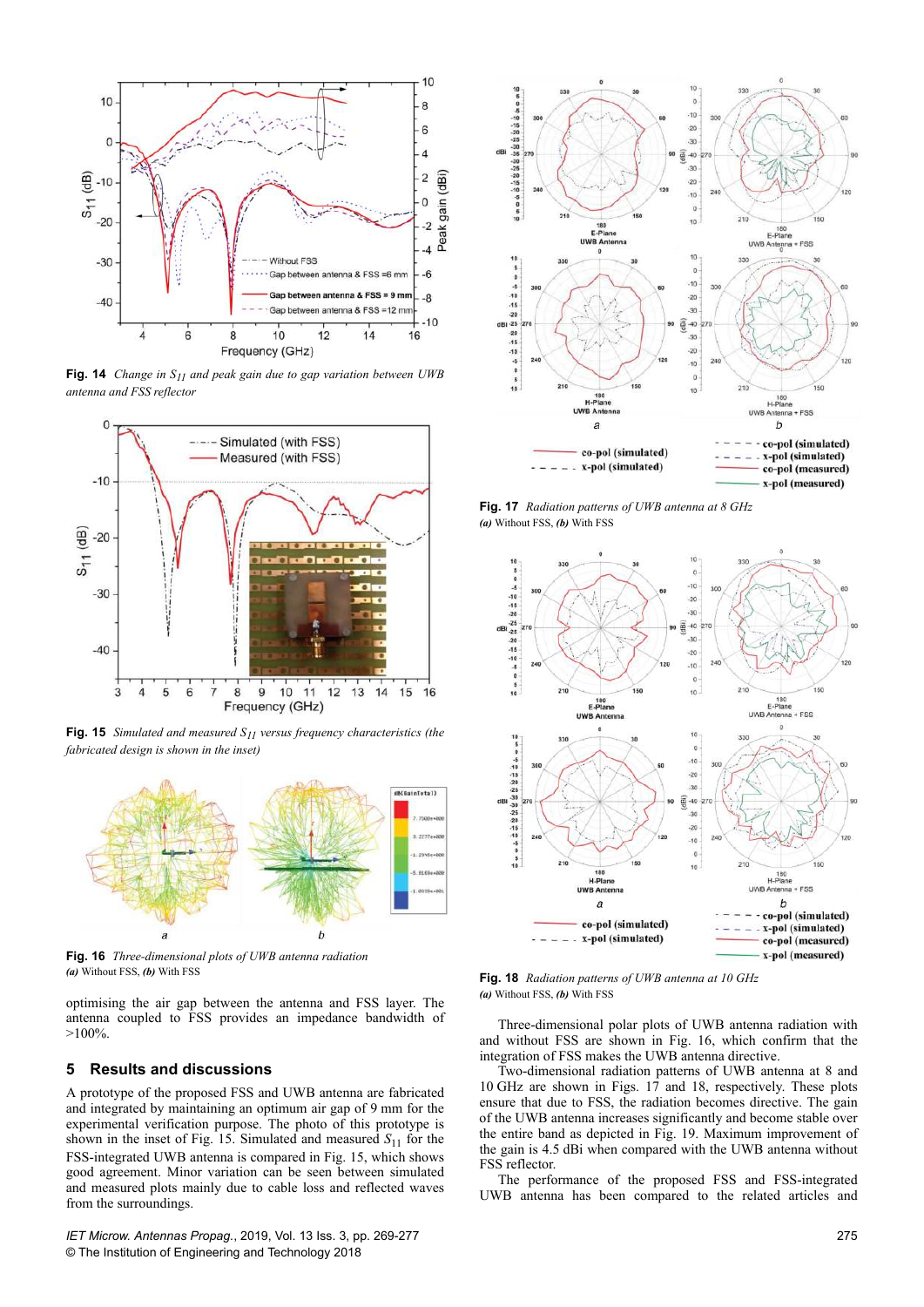

**Fig. 19** *Peak gain versus frequency for different configurations*

| Table 2          | Performance comparison of the proposed design with some of the existing designs                                                             |                        |                                           |                                     |                               |  |  |  |  |
|------------------|---------------------------------------------------------------------------------------------------------------------------------------------|------------------------|-------------------------------------------|-------------------------------------|-------------------------------|--|--|--|--|
| Related<br>works | Unit cell                                                                                                                                   | Operating band,<br>GHz | Gain of<br>antenna<br>without FSS.<br>dBi | Gain of<br>antenna with<br>FSS, dBi | Incidence angle<br>tolerances |  |  |  |  |
| $[9]$            | 0.165 $\lambda$ (single side)(11 × 11 × 1.2) mm <sup>3</sup>                                                                                | $4.5 - 6.5$            | 4.5                                       | 14.5                                | $0 - 60^\circ$                |  |  |  |  |
| $[12]$           | 0.17 $\lambda$ (multi-layer)(17 × 17 × 1.6) mm <sup>3</sup>                                                                                 | $3 - 12$               | 6                                         | 10                                  |                               |  |  |  |  |
| $[13]$           | $0.09\lambda$ (single side)(8 × 8 × 0.635) mm <sup>3</sup>                                                                                  | $3.5 - 10.6$           | 4                                         | 10.5                                |                               |  |  |  |  |
| [14, 15]         | $0.1\lambda$ (dual layer)(10.6 × 10.6 × 0.8) mm <sup>3</sup> (upper layer)<br>$(10.8 \times 10.8 \times 0.8)$ mm <sup>3</sup> (lower layer) | $3.05 - 13.4$          | 4                                         | 8.5                                 |                               |  |  |  |  |
| $[18]$           | 0.2 $\lambda$ (multi-layer)(7.7 × 7.7 × 0.76) mm <sup>3</sup>                                                                               | $8 - 12$               |                                           |                                     | $0 - 60^\circ$                |  |  |  |  |
| this work        | 0.2 $\lambda$ (single side, single layer)(14 × 14 × 1.6) mm <sup>3</sup>                                                                    | $4.7 - 14.9$           | 4.2                                       | 8.7                                 | $0 - 60^\circ$                |  |  |  |  |

summarised in Table 2. Since the dimensions of the FSS are compared in terms of their unit cell size rather than the array size, the unit cell dimensions of the related works have been mentioned. The dimension of the unit cell of the proposed FSS is only 0.2*λ* ×  0.2*λ* corresponding to the lowest frequency (4.7 GHz) of operation, is much less than *λ*/4 which can be considered as reasonably compact. Now, referring to the comparison Table 2, the dimension of the proposed unit cell is of the same order or slightly higher than the other reported designs. It has been observed that in most of the previous FSS designs (except [13]), the authors have adopted the multi-layer approach to achieve wide stop-band. The unit cell of the proposed FSS comprises four different elements without compromising the overall dimension of the unit cell. This novel approach is conceived owing to the fact that the individual structure should resonate at a particular frequency which is slightly different from each other and hence, there will be four closely spaced resonances which will stagger to produce wide stop-band.

From the comparison table, it is evident that the gain augmentation performance of most of the works is nearly equal. Further, the most closely related works [12–15] did not show the angular stability performance of the FSS. However, the higher degree of incidence angle tolerance (angular stability) is essential for the FSS, and it is difficult to achieve over the wide band. The proposed FSS exhibits a higher order of angular stability over 0°–  $60^\circ$ . The single-layer structure and higher angular stability are the main advantages of the proposed FSS in comparison to the previously published works.

# **6 Conclusion**

Designs of a simple structured ultra-wide stop-band single-layer single-side FSS and a simple UWB antenna for UWB communication are described and analysed. An asymmetric type FSS unit cell is conceived for acquiring the wide stop-band performance. The proposed antenna with a single-layer FSS as a substrate exhibits a maximum of 107% increase in the peak gain over the more than 100% impedance bandwidth. The concept of parasitic patch along with main patch is adopted for UWB antenna design. The integration of this FSS as a back reflector to the UWB antenna converts the omnidirectional radiation pattern into a directive radiation pattern which results in a significant gain improvement of the UWB antenna. The analysis of ECM aids in better understanding of the working principle of the FSS. Stable incidence angle performance over the wide band is one of the key features of this design. Desirable radiation properties and a good agreement between simulations and measurements ensure the acceptance of this design for the UWB communication systems.

# **7 Acknowledgment**

The authors would like to acknowledge Dr P.P. Sarkar, DETS, University of Kalyani, West Bengal, India, for providing measurement facilities.

# **8 References**

- [1] Munk, B.A.: '*Frequency selective surfaces: theory and design*' (Wiley, New York, 2000)
- [2] Kartal, M., Golezani, J.J., Doken, B.: 'A triple band frequency selective surface design for GSM systems by utilizing a novel synthetic resonator'. *IEEE Trans. Antennas Propag.*, 2017, **65**, pp. 2724–2727
- [3] Liu, N., Sheng, X., Zhang, C.*, et al.*: 'A miniaturized tri-band frequency selective surface based on convoluted design', *IEEE Antennas Wirel. Propag. Lett.*, 2017, **16**, pp. 2384–2387
- [4] Xu, G., Hu, S.V., Eleftheriades, G.V.: 'A technique for designing multi-layer multi-stopband frequency selective surfaces', *IEEE Trans. Antennas Propag..*, 2018, **66**, pp. 780–789
- [5] Bashiri, M., Ghobadi, C., Nourinia, J.*, et al.*: 'WiMAX, WLAN, and X band filtering mechanism: simple-structured triple-band frequency selective surface', *IEEE Antennas Wirel. Propag. Lett.*, 2017, **16**, pp. 3245–3248